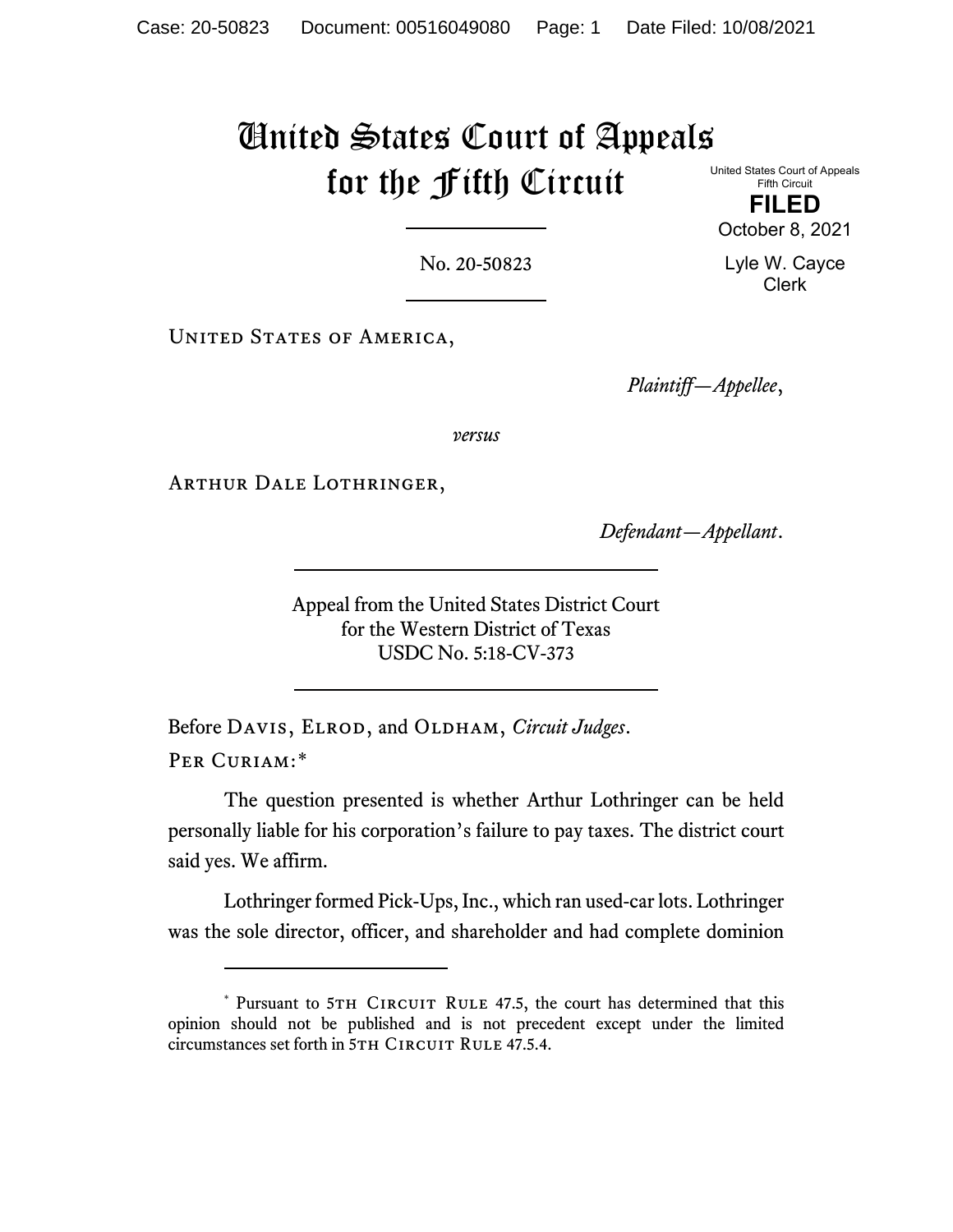## No. 20-50823

and control over Pick-Ups. The United States sued Lothringer, his wife Janet Lothringer, and Pick-Ups to collect federal taxes. The Government moved for summary judgment.

The district court made three relevant determinations—only one of which is challenged on appeal. First, the court determined that Pick-Ups owed \$1,777,047.98 in federal taxes. Second, the court determined that Pick-Ups was Lothringer's alter ego. Third, the court awarded the Government the proceeds from the sale of Lothringer's properties and his cabin permit minus his wife's homestead interest. On appeal, Lothringer challenges only the second determination: that Pick-Ups was his alter ego. We reject that challenge.

Our review is de novo. *Morrow v. Meachum*, 917 F.3d 870, 874 (5th Cir. 2019). The parties agree that Texas law applies. "Texas law permits courts to 'disregard the corporate fiction . . . when the corporate form has been used as part of a basically unfair device to achieve an inequitable result.'" *Ledford v. Keen*, 9 F.4th 335, 339 (5th Cir. 2021) (alteration in original) (quoting *SSP Partners v. Gladstrong Invs. (USA) Corp.*, 275 S.W.3d 444, 454 (Tex. 2008)). Such a circumstance includes a corporation that is an alter ego of an individual. *Castleberry v. Branscum*, 721 S.W.2d 270, 272 (Tex. 1986). "Under Texas law, '[a]lter ego applies when there is such unity between corporation and individual that the separateness of the corporation has ceased and holding only the corporation liable would result in injustice.'" *Bollore S.A. v. Imp. Warehouse, Inc.*, 448 F.3d 317, 325 (5th Cir. 2006) (alteration in original) (quoting *Castleberry*, 721 S.W.2d at 272). "An alter ego relationship may be shown from the *total* dealings of the corporation and the individual." *Mancorp, Inc. v. Culpepper*, 802 S.W.2d 226, 228 (Tex. 1990).

The district court applied Texas law and concluded there was no genuine issue of material fact and that the totality of the circumstances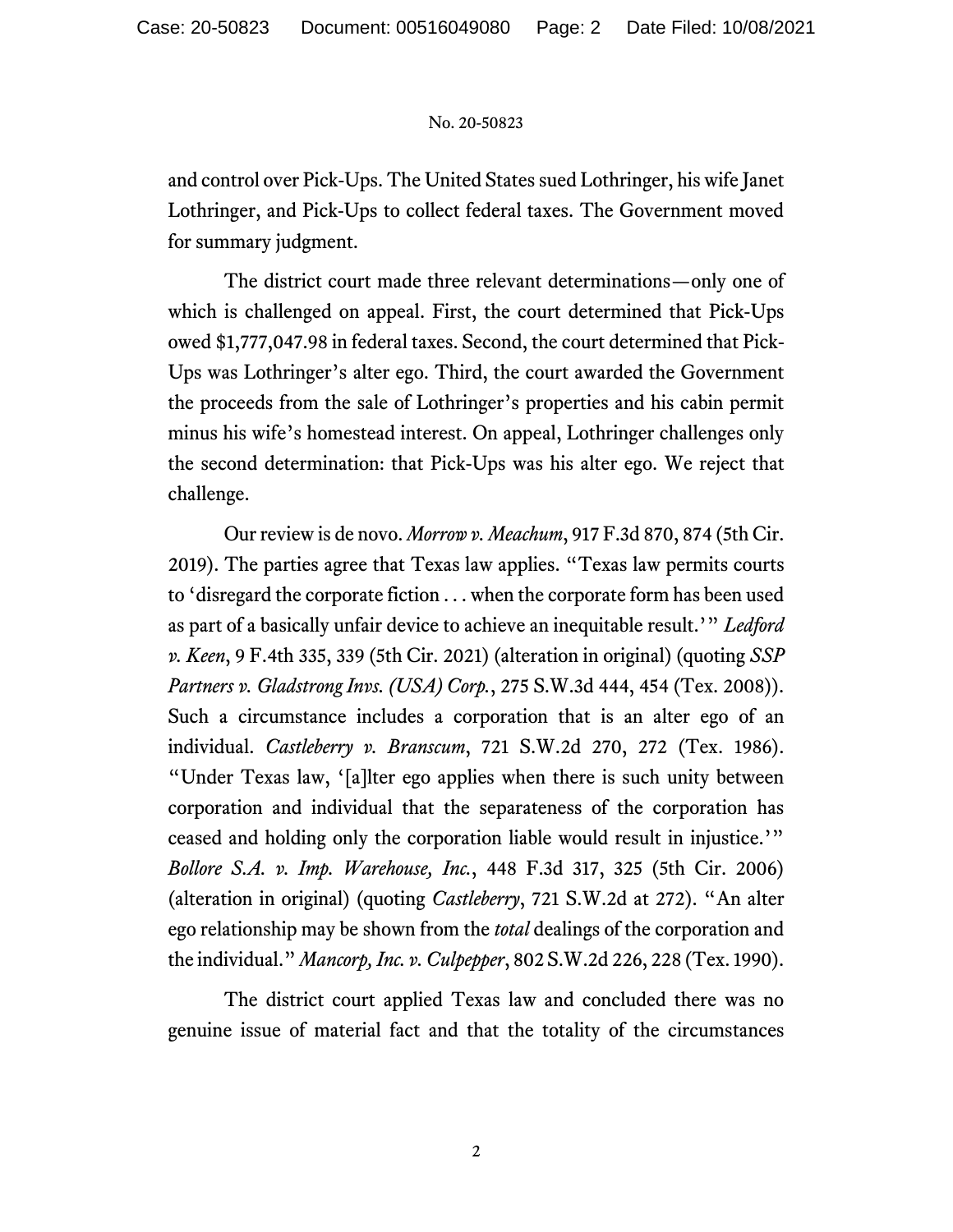## No. 20-50823

established "such unity between [Pick-Ups] and [Lothringer] that the separateness of the corporation . . . ceased and holding only the corporation liable would result in injustice." *Castleberry*, 721 S.W.2d at 272. The court relied on a slew of undisputed facts, including that Lothringer was the sole shareholder, officer, director and owner of Pick-Ups; exercised complete dominion and control over Pick-Ups; failed to observe certain corporate formalities; loaned substantial money to Pick-Ups; and made payments from the corporate bank account to service personal loans.

We see no error in the district court's conclusion. Lothringer makes two arguments that warrant brief discussion. But we reject both.

First, Lothringer argues that the district court improperly relied on his failure to follow corporate formalities. This is because, Lothringer argues, *Castleberry* has been superseded by Texas statute. *See, e.g.*, Tex. Bus. ORGS. CODE ANN. § 21.223. As we have explained, "[t]he amendments overruled *Castleberry* to the extent that a failure to observe corporate formalities is no longer a factor in proving the alter ego theory *in contract claims*." *W. Horizontal Drilling, Inc. v. Jonnet Energy Corp.*, 11 F.3d 65, 68 (5th Cir. 1994) (Texas law) (emphasis added); *see also Flores v. Bodden*, 488 F. App'x 770, 776 n.3 (5th Cir. 2012) (per curiam); *Wilson v. Davis*, 305 S.W.3d 57, 68 n.5 (Tex. App.—Houston [1st Dist.] 2009, no pet.). Lothringer has provided no support that tax collection should be treated like a contract claim and no persuasive reason to deviate from our precedent applying Texas law.

Second, Lothringer argues that the district court improperly granted summary judgment after acknowledging that some facts were disputed. But the court determined that those disputed facts were not material. And it is well-established that "[f]actual disputes that are irrelevant or unnecessary will not be counted." *Anderson v. Liberty Lobby, Inc.*, 477 U.S. 242, 248 (1986).